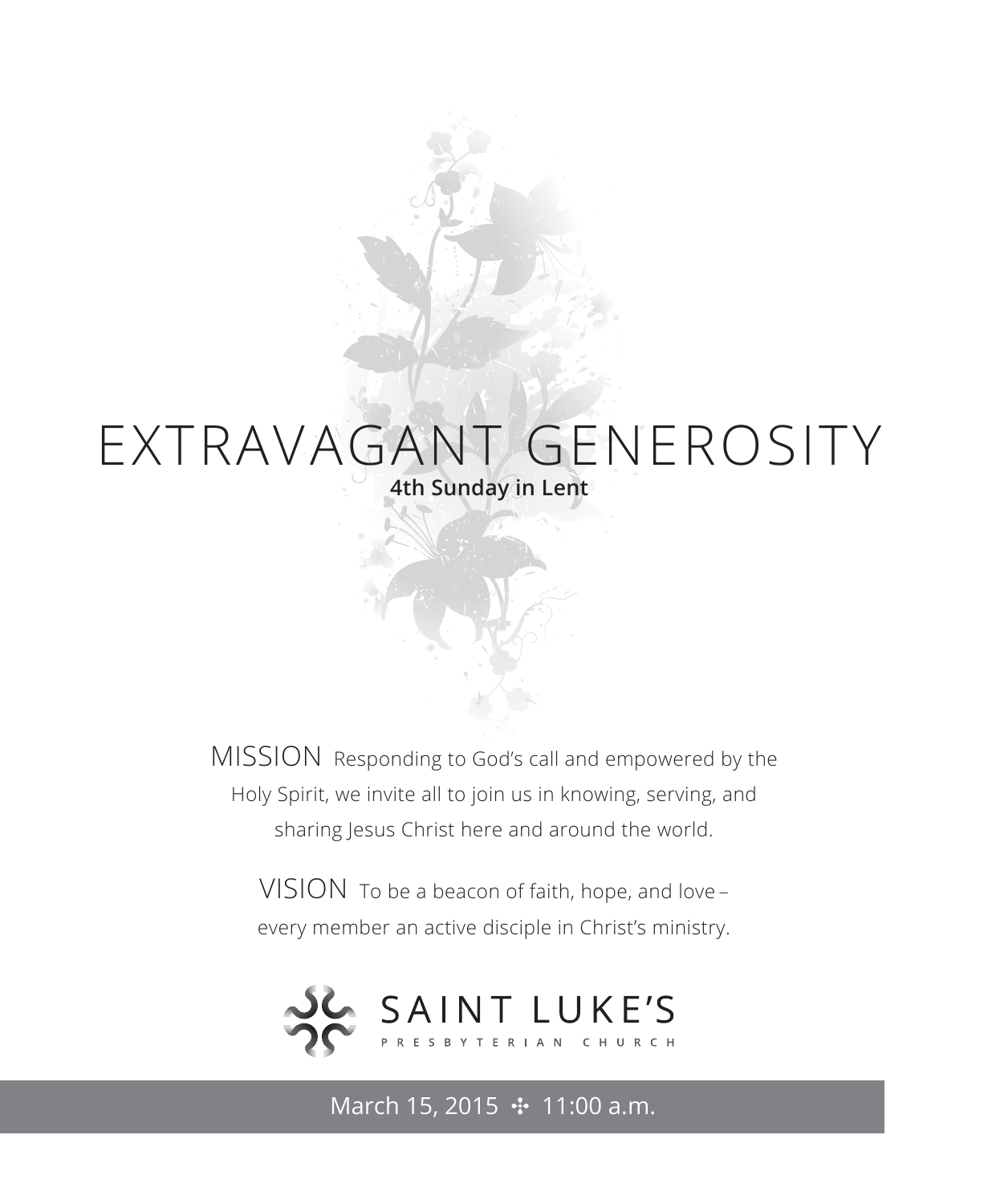

1978 Mount Vernon Road • Dunwoody, Georgia 30338 770.393.1424 • www.slpres.org

## **March 15, 2015**

4th Sunday in Lent

#### **Liturgical Color:** *Purple*

*Purple marks the seasons of penitence and preparation: Advent and Lent.*

*The flowers are given by Bill and Ellen Womack in memory of Ellen's mother, Eva Gay Walsh.*

## **SUNDAY SCHEDULE**

**8:30 a.m.** Chapel Communion Service **9:30 a.m.** Sunday School **11:00 a.m.** Sanctuary Worship Service *Nursery available at all services & Sunday School*

#### **SERVING TODAY**

| Acolytes Supervisor, Cailin Thelen                |                                     |
|---------------------------------------------------|-------------------------------------|
|                                                   | Bell Ringer. Matthew Turnbull       |
|                                                   |                                     |
|                                                   | Candle Lighter Jacob Moebes         |
|                                                   |                                     |
|                                                   | Water Bearer Caroline Samuelson     |
| <b>Chancel Guild</b> Jared & Linda Elliot         |                                     |
| <b>Continental Breakfast</b> Catherine Ann Thomas |                                     |
| <b>Greeters</b> Barry Smith                       |                                     |
| <b>Nursery Supervisor</b> Amanda Dunnick          |                                     |
|                                                   |                                     |
| <b>Sound Crew Roby Price</b>                      |                                     |
|                                                   |                                     |
|                                                   | Lindy Farley; Jo Hutchinson;        |
|                                                   | Sonny & Laura Jester; Jean Kammerer |

#### **WELCOME, GUESTS!**

We are delighted you are worshiping with us!

**DURING** the Welcome, please print the requested information on the Friendship Pad and pass the Friendship Pad down the pew.

**AFTER** the worship service, please join Deacon Maria Barnhart, Elder Mark Reed, and our Pastors in the Narthex (Sanctuary lobby). They will answer questions and provide you with a Guest Packet and a loaf of freshly-baked bread.

**FOR MORE** information about our programs, ministries or membership, please contact one of our Pastors at 770.393.1424.

# **THAT ALL MAY WORSHIP**

**ASSISTIVE** hearing devices, large print hymnals, large print bulletins and pew cushions are available. Please contact an usher for further assistance.

**CHILDREN** are a precious part of our church family, and we encourage all families to include them in worship. Worship notebooks are available on the back ledges of the sanctuary for preschool and elementary ages, and we invite all children to walk up for an age-appropriate message during "Tell Us Our Story" each week. After that time children are welcome to remain in worship, to play and hear a Bible story in child care (PreK and younger), or to learn more about our worship traditions in Faithful Friends (for K, 1st and 2nd grades).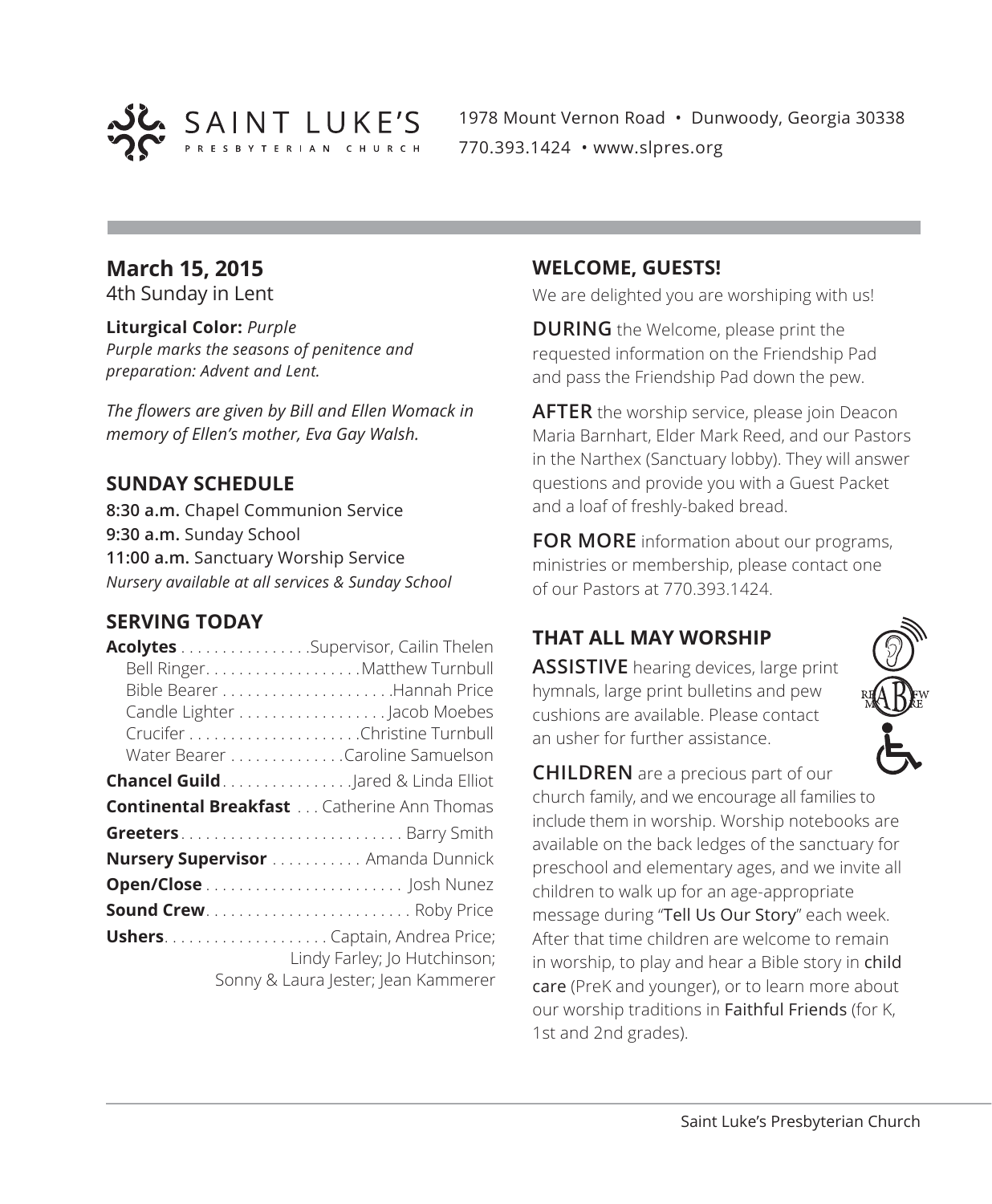## **In Preparation for Worship**

*Generosity* describes the Christian's unselfish willingness to give in order to make a positive difference for the purposes of Christ. Congregations that practice **Extravagant Generosity** provide ministries that address our spiritual need to give in ways that exceed all expectations and extend to unexpected measures. Fruitful congregations thrive because of extraordinary sharing, willing sacrifice, and joyous giving out of love for God and neighbor. *Robert Schnase*



#### **Pre-Service Music** Material Choir **Channel Choir Maryville Choir** Maryville Choir

*Joining us today is the Maryville College Concert Choir from Maryville, Tennessee. This is the fifth stop of their 8-concert Spring tour, "Speak to us of Love." Stacey Wilner, Director*

> My God Is a Rock *arr. Shaw/Parker* MLK *arr. Bob Chilcott* In Remembrance *Jeffery Ames*

## **Gathering Prayer**

#### **Chiming of the Hour**

**Prelude** The Peace May be Exchanged *Dan Locklair* Josh Sumter, organ

#### **Welcome & Passing of the Peace**

Leader: May the peace of Christ be with you. **People: And also with you.**

#### **Introduction of New Members**

**Call to Worship IDUMEA** *arr. Bjella* **Maryon Maryville Choir** 

## **Call to Confession**  \*

Leader: The Lord be with you. **People: And also with you.** Leader: Let us pray.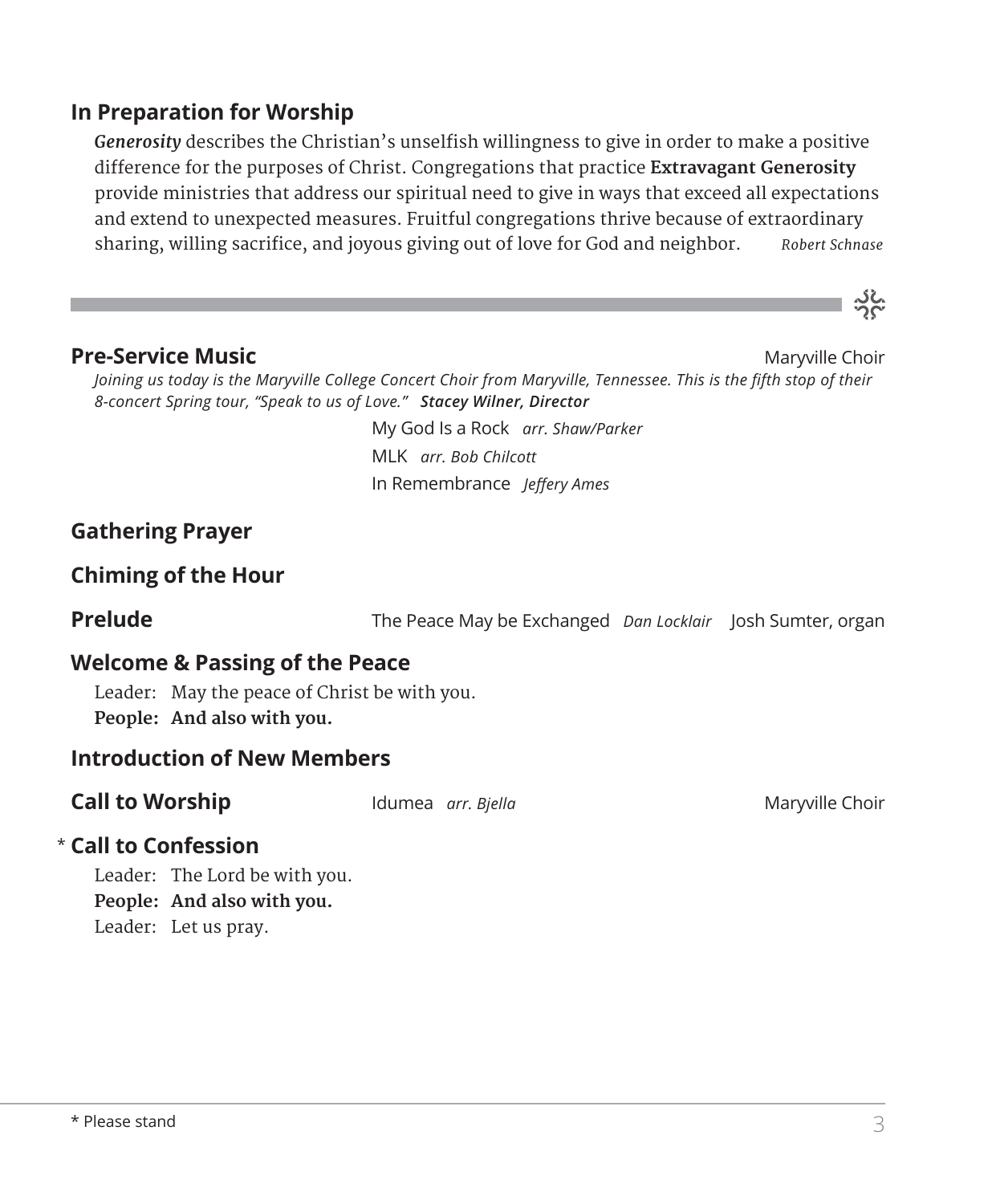# **Prayer of Confession**  \*

 **Creator God, You have given us the power of imagination, through which the future grasps our lives today. We confess that we do not give our lives over to the transforming power of Your spirit. We choose not to hear You call to us. We deny the gifts You grant us. We fail to live in ways that build up the life of Your whole creation. Forgive us, and give us courage, that we may open ourselves to Your guiding Spirit. Draw us into the future toward the new world You are creating; ease our anxiety and encourage us to trust in You. Through the grace of Jesus Christ, we offer this and our personal prayers of confession...**  *(time of silent confession)*

Leader: Lord, in Your mercy, **All: Hear our prayer, Amen.**

## **Assurance of Forgiveness** \*

**Song of Praise** #441 Hear the Good News of Salvation *Stanza 2* \* Song of Praise

#### **Sacrament of Baptism** Percy Red Hardy **Property Shannon Dill** Shannon Dill

#### *Parents: Chris & Lauren Hardy*

 As we welcome Percy into our church family, these family members are also here to help celebrate this special occasion: *Grandparents:* John & Tammy Coalson and John & Annie Hardy; *other friends and family:*  Jennifer Coalson; Brent, Jennifer, Luke & Logan Hardy; Ian Hardy; Anne Lane; Michael Patelle.

# **\* Affirmation of Faith** Apostles' Creed

 **I believe in God, the Father Almighty, Maker of heaven and earth, and in Jesus Christ, His only Son our Lord; Who was conceived by the Holy Ghost, born of the Virgin Mary, suffered under Pontius Pilate; was crucified, dead, and buried; He descended into hell; the third day He rose again from the dead; He ascended into heaven, and sitteth on the right hand of God the Father Almighty; from thence He shall come to judge the quick and the dead. I believe in the Holy Ghost; the holy catholic church; the communion of saints; the forgiveness of sins; the resurrection of the body; and the life everlasting. Amen.**

#### **Response Hymn #482** Baptized in Water *BUNESSAN*

*Following the elder's statement, the congregation shall respond:*

 **With joy and thanksgiving, we welcome Percy into Christ's church, for we are all one in Christ. We promise to love, encourage, and support him, to share the good news of the gospel with him, and to help him know and follow Christ.**

## **Tell Us Our Story** Shannon Dill

*Parents may take their young children (through PreK) to our nursery, Rm. 121 in Sheppard Hall. Parents of children in K, 1st or 2nd grade may take them to Faithful Friends in The Harbor, Rm. 213.*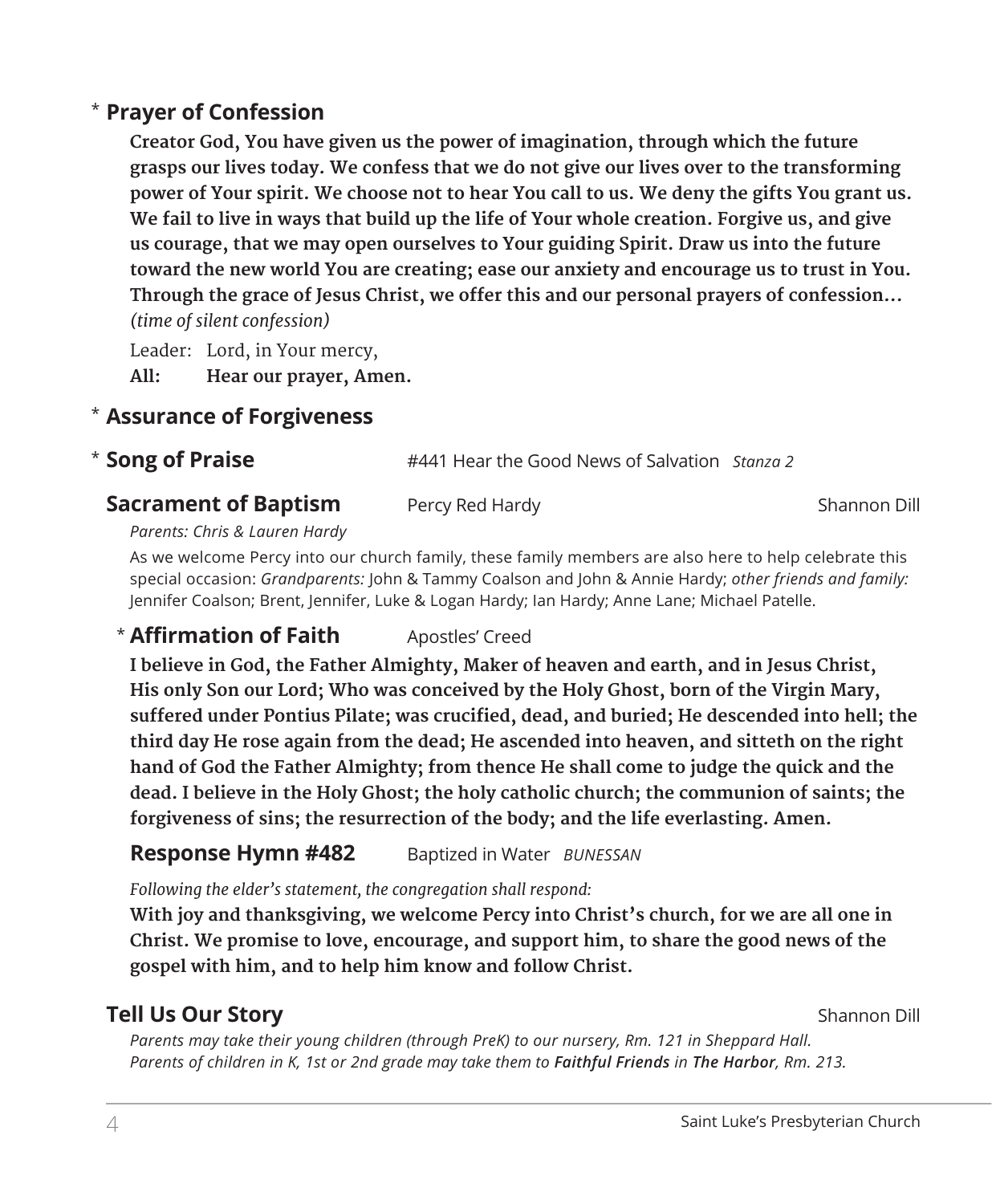# **Morning Prayer & The Lord's Prayer**

 **Our Father Who art in heaven, hallowed be Thy name. Thy kingdom come, Thy will be done, on earth as it is in heaven. Give us this day our daily bread; and forgive us our debts, as we forgive our debtors; and lead us not into temptation, but deliver us from evil. For Thine is the kingdom and the power and the glory, forever. Amen.**

| We Are Not Alone Pepper Choplin                                                                                                                                                                                                         | Maryville Choir    |
|-----------------------------------------------------------------------------------------------------------------------------------------------------------------------------------------------------------------------------------------|--------------------|
| Deuteronomy 5:1-11; page 156                                                                                                                                                                                                            | Jan Billions       |
| 2 Corinthians 9:1-15; page 172                                                                                                                                                                                                          |                    |
| The Practice of Extravagant Generosity<br>A Sermon Series on the Five Practices of Fruitful Congregations                                                                                                                               | <b>Steve Vance</b> |
| As Those of Old Their Firstfruits Brought FOREST GREEN                                                                                                                                                                                  |                    |
| John the Revelator arr. Caldwell & Ivory<br>Giving is a tangible sign of worship. If you give electronically, there is a blue, laminated,<br>'electronic giving' card in the pew rack to place into the offering plate as it is passed. | Maryville Choir    |
| Doxology OLD HUNDREDTH<br>Praise God, from whom all blessings flow; praise Christ, all people here below;<br>praise Holy Spirit evermore; praise Triune God whom we adore. Amen.                                                        |                    |
|                                                                                                                                                                                                                                         |                    |
| The Church's One Foundation AURELIA                                                                                                                                                                                                     |                    |
|                                                                                                                                                                                                                                         |                    |
| Benediction and Amen Peter Lutkin                                                                                                                                                                                                       | Maryville Choir    |
| Toccata in D minor Gaston Belier                                                                                                                                                                                                        | Josh Sumter, organ |
|                                                                                                                                                                                                                                         |                    |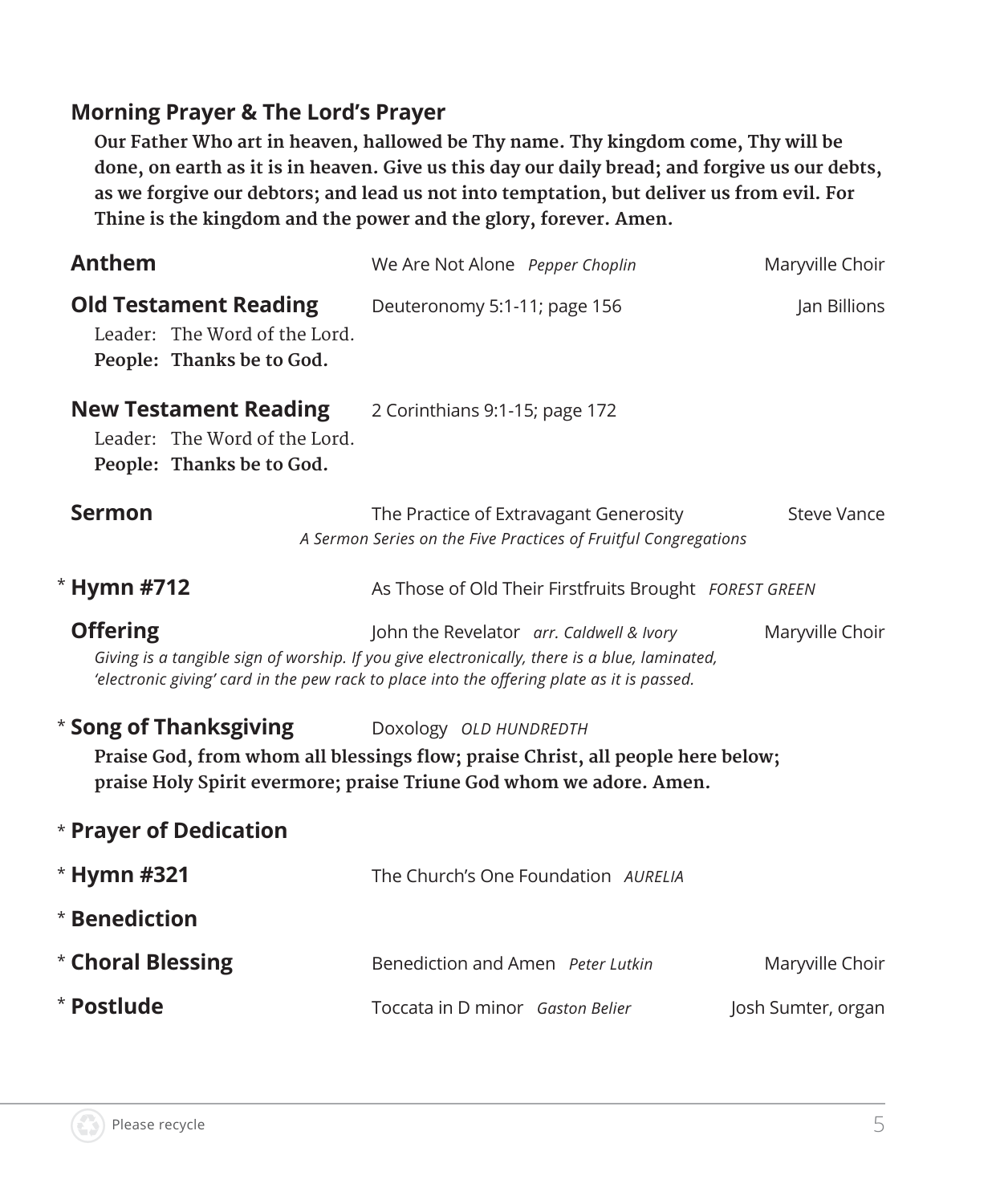# LENT AT SAINT LUKE'S

Join us as we learn the Five Practices of Fruitful Congregations: radical hospitality, passionate worship, intentional faith development, extravagant generosity and risk-taking mission & service. These practices will be at the heart of our sermons and classes throughout Lent. Pick up the devotional, Cultivating Fruitfulness, for your daily journey through Lent. *(Available from Liz Catlett in the Church Office for \$8.)*

|                                                  | MAR 15 4th Sunday in Lent TOPIC: Extravagant Generosity<br>Maryville College Choir at 11:00 a.m. service               |
|--------------------------------------------------|------------------------------------------------------------------------------------------------------------------------|
| MAR 22 5th Sunday in Lent<br><b>Youth Sunday</b> | TOPIC: Risk-Taking Mission & Service                                                                                   |
| MAR 29 Palm Sunday                               | TOPIC: Faithful Fruitfulness<br>Church-Wide Luncheon<br>Easter Egg Hunt                                                |
| <b>APR 2 Maundy Thursday</b>                     | 7:30 p.m. service in the Sanctuary                                                                                     |
| APR 3 <b>Good Friday</b>                         | Noon in the Chapel, followed by a soup lunch                                                                           |
| APR 5 Easter Sunday                              | 7:00 a.m. Sunrise Service<br>8:30 a.m. Worship Service in the Sanctuary<br>11:00 a.m. Worship Service in the Sanctuary |

# **Palm Sunday Activities**

**PLEASE JOIN US** in the Great Hall on Palm Sunday (March 29th) immediately following the 11 a.m. worship service. Enjoy lunch with your church family for only \$5/person (pay at the door; \$15/family max).

**CHILDREN'S EASTER EGG HUNT** will follow the luncheon. Before the 29th, please drop off a bag of wrapped candy for each of your little egg hunters (labels and a collection bin are in Sheppard Hall). This year's hunt will be a little different, but we will still group kids by age so everyone can have fun. If you'd like to help with this event, please contact Catherine Anne Thomas, 770.393.1424 ext. 228.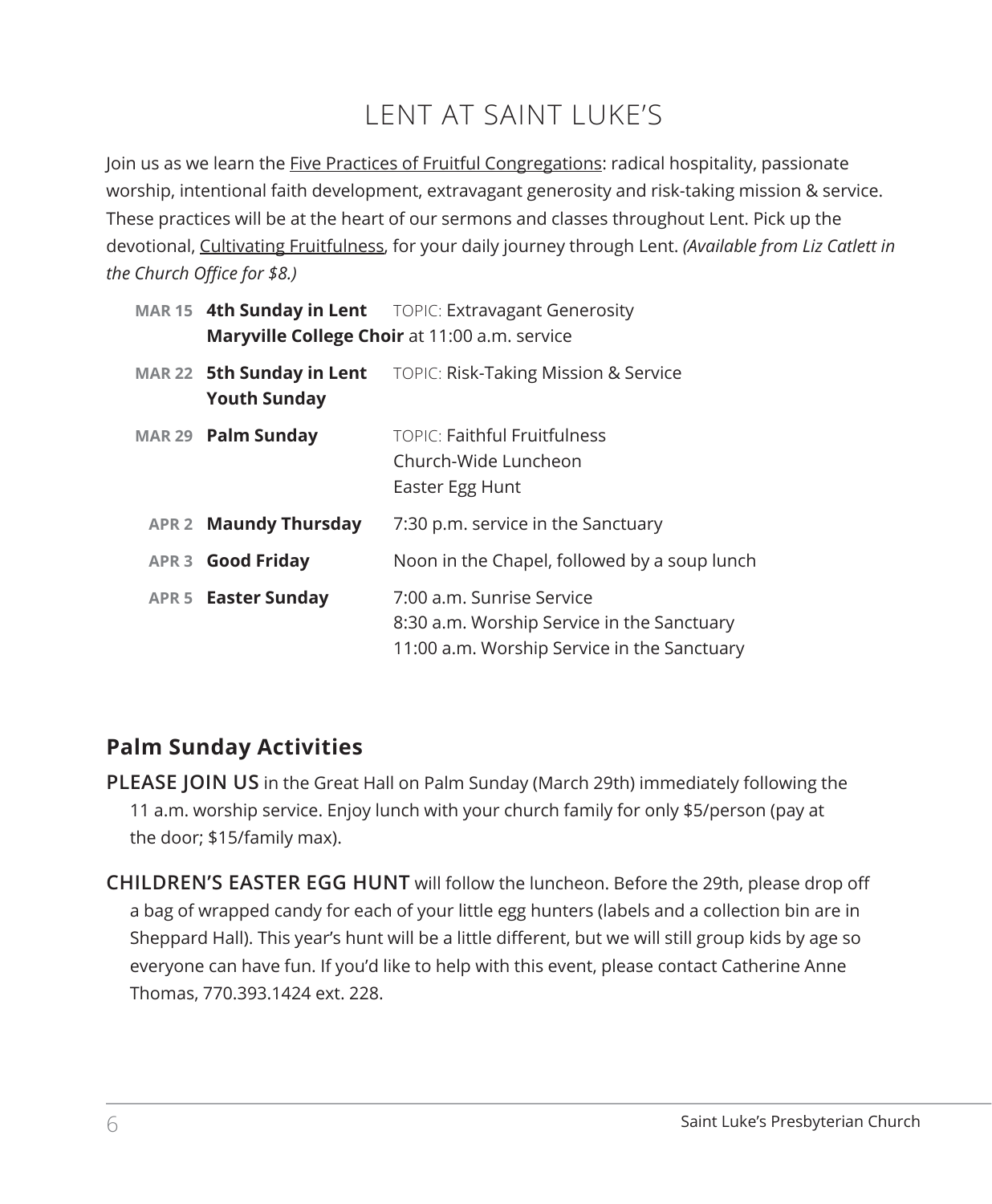# **Easter Bags for CHRIS Kids**

Saint Luke's Presbyterian Women is proud to facilitate this yearly outreach program to children and youth in foster care: CHRIS KIDS. With your help, we'll provide Easter bags and joy to these special kids. Here are 3 ways to help:

- 1. Find a Presbyterian Woman wearing bunny ears in the lobby after church and get a bag (or two). Fill your bag(s) and return to the CHRIS Kids box in the church lobby NO LATER than 1 p.m. on Sun., March 22.
- 2. Offer a monetary contribution towards purchasing and filling bags; checks can be made to Saint Luke's PW – write 'CHRIS Kids' on the memo line
- 3. Make a donation for the CK Wish List (available in the lobby).

**Thank you** in advance for your support of the CHRIS Kids mission to HEAL children, STRENGTHEN families, and BUILD community. For questions or more information, contact Stephanie McGoldrick (tsmcgoldrick@gmail.com) or Krissy Williams (kcwills7104@yahoo.com).

# **WEDNESDAY NIGHT SPECIAL: FEAST!**

March 18 is the last evening of FEAST until Fall. Over the past few weeks we have enjoyed several guest speakers, and our last one is this Wednesday in the Chapel at 6:30 p.m, following dinner:

> *A Dwelling Place for God: the Story of Creation in the New Testament Dr. Stan Saunders*

**FAMILY PROMISE** Homelessness doesn't take a break on holidays, even if many of our volunteers do! Saint Luke's is hosting homeless children and their families starting Easter Sun., April 5th. Yes, we just finished a week in Feb., and yes, this hosting week overlaps with Spring Break. Our next turn to host is several months away and won't be at Thanksgiving or Christmas, so won't you volunteer? Volunteering is easy and means so much to these families. Please share this need with friends and sign up today: http://tinyurl.com/SLPCFPApr2015. Thank you!

# **FOOD PANTRY IN NEED OF CRITICAL**

**ITEMS** The CAC Food Pantry is in need of assorted vegetables (canned), peas (canned), baked beans, tuna & canned meats, cereal, mac & cheese, tomato sauce, peanut butter. Please help refill the pantry with these items for neighbors in need. With your support, CAC gives food to about 500 families a month. There is a collection bin in the lobby.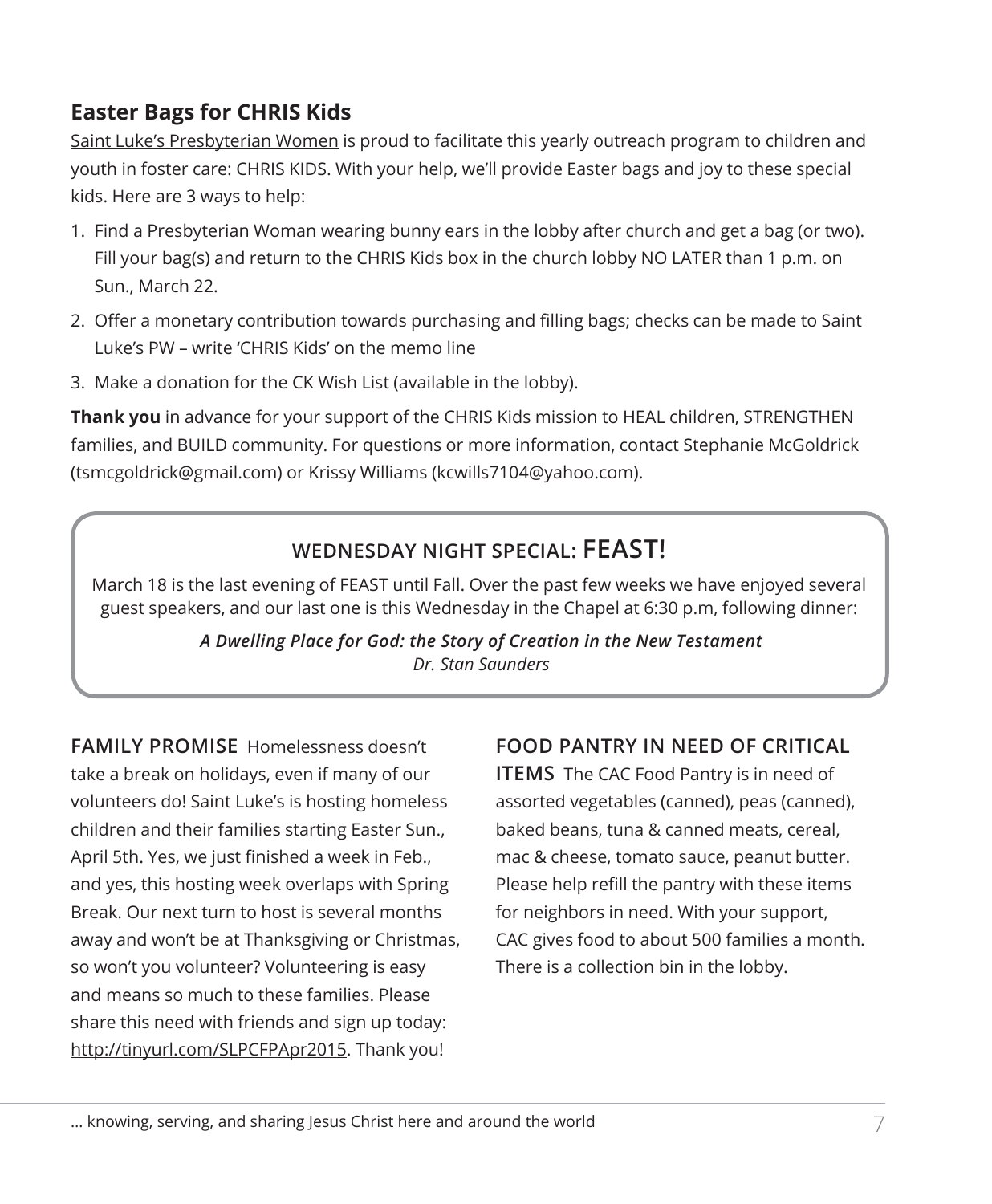**Children's Ministries** (SPLASH!) Catherine Anne Thomas: cathomas@slpres.org / 770.393.1424 ext. 228

**DON'T MISS THE EASTER EGG HUNT!** This year's event is on Mar. 29 (Palm Sunday). Please make a donation of one bag of wrapped candy per 'egg hunter.' Use the labels at the collection bin in Sheppard Hall.

**VBS REGISTRATION & VOLUNTEERS** Vacation Bible School at Saint Luke's is June 8-11, with the theme of **Everest: Conquering Challenges with God's Mighty Power**. For info and registration: http://www.slpres.org/vbs-2015-everest/. To volunteer, sign up at the 'Mountain' in the lobby.



## **Youth Connection**

Phil Brown: philbrown@slpres.org / 770.393.1424 ext. 238

|                                                                                                                                                   | Stay current with Saint Luke's Youth Ministry by signing up for text message updates. Dial 81010 and text:<br>for Middle School updates:<br>youth, text @6th-8thSL<br>parents, text @MSparentSL<br>for High School updates:<br>youth, text @9th-12thSL<br>parents, text @HSparentSL |  |
|---------------------------------------------------------------------------------------------------------------------------------------------------|-------------------------------------------------------------------------------------------------------------------------------------------------------------------------------------------------------------------------------------------------------------------------------------|--|
| <b>SUNDAY</b><br><b>MAR. 15</b>                                                                                                                   | <b>9:15 a.m.</b> Leave Saint Luke's for youth-centered worship, lunch, and the<br>HUNGER WALK at Turner Field. Bring a camp chair to sit in for worship.                                                                                                                            |  |
|                                                                                                                                                   | No evening Youth Group.<br>7 - 8:00 p.m. Youth Choir Rehearsal                                                                                                                                                                                                                      |  |
| <b>WEDNESDAY</b><br><b>MAR. 18</b>                                                                                                                | 5:45 - 7:15 p.m. Come for dinner and fellowship - last one for this school year.                                                                                                                                                                                                    |  |
| <b>SUNDAY</b><br><b>Youth Sunday</b> Arrive at 9 a.m. to receive a part in the 11:00 a.m. service and<br><b>MAR. 22</b><br>have a short practice. |                                                                                                                                                                                                                                                                                     |  |
|                                                                                                                                                   | 5:30 p.m. Service night: deliver dinner to Druid Hills Night Shelter.                                                                                                                                                                                                               |  |
| <b>SUNDAY</b><br><b>MAR. 29</b>                                                                                                                   | 5 - 7:00 p.m. Youth Group                                                                                                                                                                                                                                                           |  |
|                                                                                                                                                   | <b>No Youth Choir</b> rehearsals after March 22. Rehearsals resume in the Fall.                                                                                                                                                                                                     |  |

**No Youth Group:** April 5 (Easter), April 12 (Spring Break), April 26 (Chastain)

**APR. 19:** Senior Dinner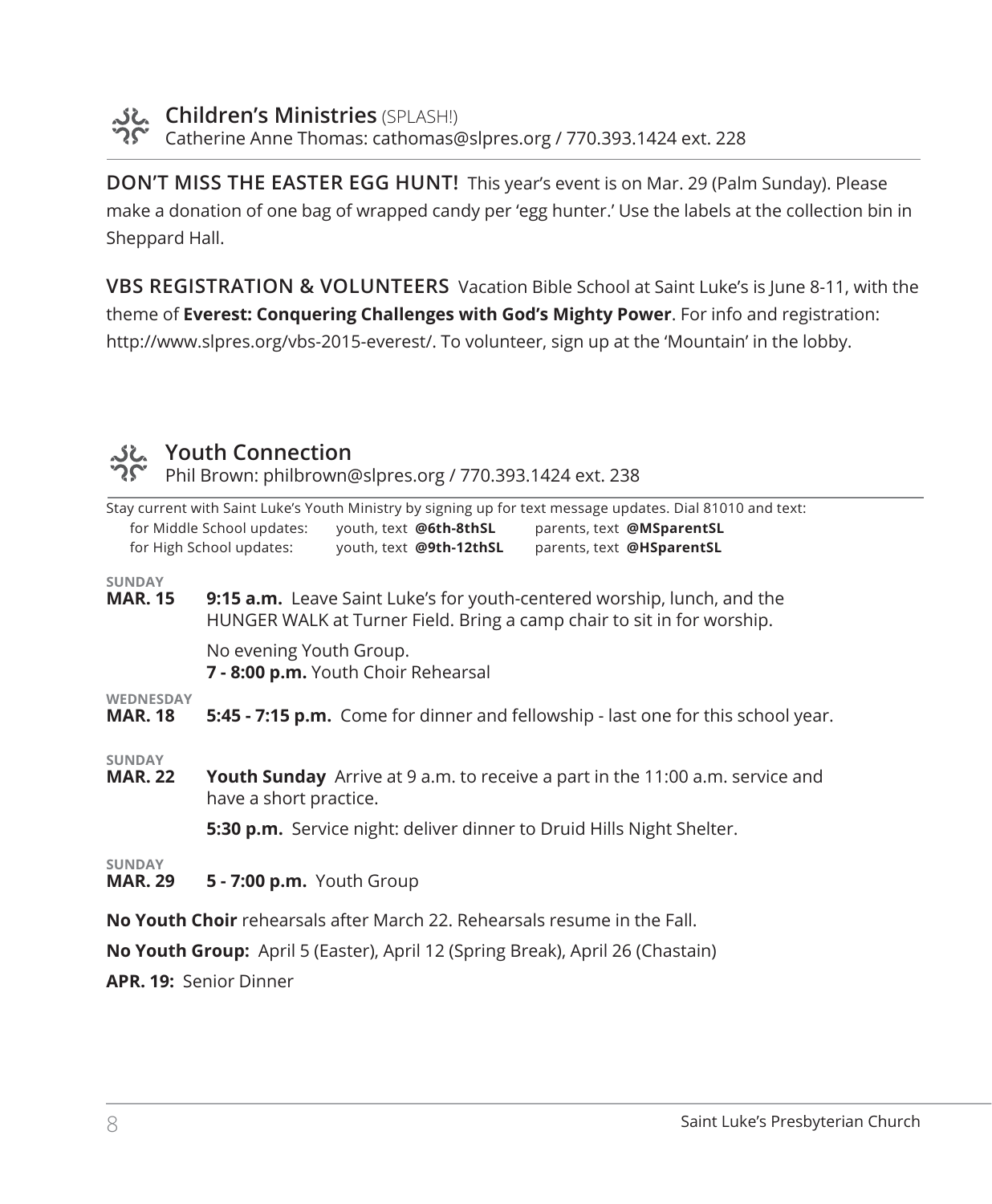

#### **ADULT SUNDAY SCHOOL CLASSES** meet

most Sundays from 9:30-10:30 a.m. Descriptions available at: http://bit.ly/AdultSundaySchool

| The Story of the Bible     | Rm 145       |
|----------------------------|--------------|
| FINCH (Families in Christ) | Rm 203       |
| Seasons of the Spirit      | Rm 231 & 233 |
| <b>Faith Foundations</b>   | Rm 232       |
| Soul Food                  | Rm 234 & 236 |

#### **FRIDAY MORNING MEN'S BIBLE STUDY**

Fellowship and Bible study every Fri. from 6:40-8 a.m. in the Parlor with Dan Joyce.

**DISCIPLE IV CLASS** Tuesdays, 7-9 p.m. in the Session room.

## **DAYTIME SMALL GROUP BIBLE STUDY**

Explore some of the history, story and our understanding of the Bible. The resource for the class is \$15. Please contact Shannon Dill to register (info above). 11 a.m.-Noon on Fridays

## **MOMS GROUP BIBLE STUDY**

Encouragement, laughter, sharing and study ("Animate: Bible"). Childcare for preschool-age children available from SLLS with prior reservation. Contact Shannon Dill to register (info above). Wednesdays from 10-11 a.m.

**VOLUNTEERS NEEDED!** Saint Luke's is helping to build another Atlanta 'Habitat for Humanity' home. Sign up at http://tinyurl.com/habitat19. Questions? Daryl Moore: 770.395.6278; ddmoore@yahoo.com. If you'd like to carpool, meet at the church parking lot (Manhasset) in time to depart by 7:15 a.m.

## **GRAND CONCOURSE – A PERFORMANCE WITH A MISSION**

Journey Men's Shelter and Intown Collaborative Ministries are excited to partner with Horizon Theatre on a special **March 24** preview of their newest production, *Grand Concourse*. Set in a soup kitchen in the Bronx, the show explores the themes of faith, service and self-help. Following the performance, ICM and Journey will collaborate on a 'Talk Back' with the audience about the themes explored in the play and how they play out in real life. Journey and ICM serve hundreds of homeless individuals in and around the Poncey Highland community. You can purchase tickets on the Journey Men's Shelter web site (www.JourneyShelter.org) at a special price of \$20 each. It's a wonderful opportunity to see **The Horizon Theatre**'s latest production while learning about the great work being done by two organizations supported through the ministry of this church.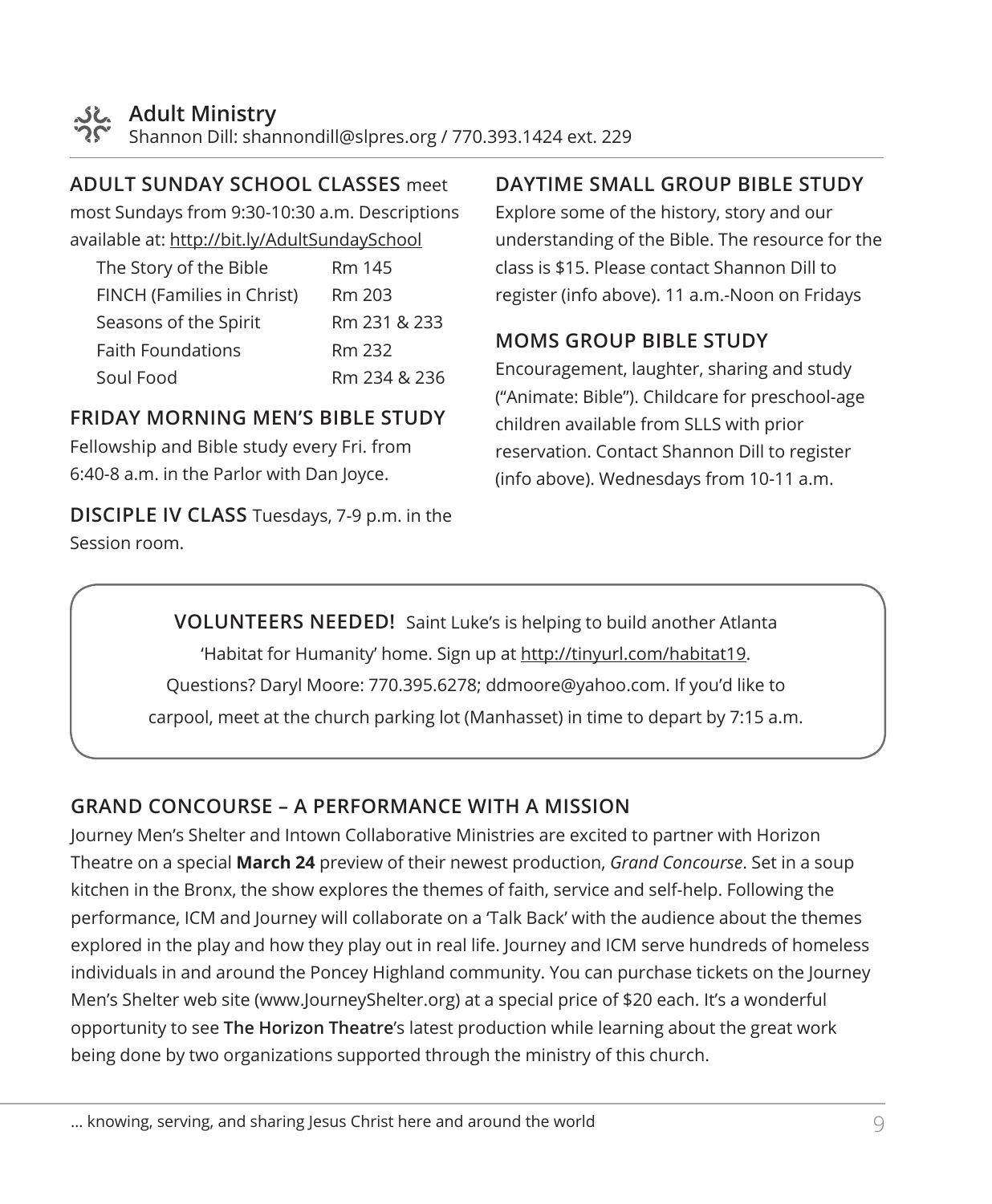**STAY & PLAY ON FRIDAYS** Saint Luke's Little Saints offers a program for preschoolers on Fri. mornings, 9:15 a.m.–12:15 p.m. Contact Carol Perry, 770.393.1424, ext. 240.

**M.E.G.** (Marriage Enrichment Group) meeting dates for Spring: 3/15, 4/19, 5/17. Call Kimey Reed for details: 404.441.8614.

**"THE GOSPEL OF JOHN"** by Brad Sherrill will be performed at the Dunwoody Stage Door Players on April 1 & 2. With a few simple props, music and sound, the fourth gospel comes to life in a vibrant, one-man performance. For tickets call 770.396.1726.

#### **FITNESS OPPORTUNITIES**

- > **CHRISTIAN DANCE PARTY** / exercise class Thurs., 7-8:00 p.m.; \$6 per class. Ciara Simone: CiaraSimone@yahoo.com / 404.454.7869.
- > **TAI CHI** Tues. & Thurs., 12:30-1:30 p.m.; \$10 per class. Sam Evans: educcons@aol.com / 678.650.2399.

**SUPPER CLUB** Mar. 21 at 7 p.m., join with fellow Saint Luke's couples and singles for a potluck-style dinner at a member's home. It's a great way to connect with old and new friends and share food, fellowship, and fun! Sign up on the poster in the lobby to host or participate. **RSVP by Mon., Mar. 16**. Questions: Fern Mitropoulos (770.343.8996) or Donna Nall (770.512.0959).

**OWLS** (Older, Wiser, Loving Seniors) **TUES., MARCH. 24, 11:30 A.M.** One of our own, Ron Valdes, will lead us in Trivia competition. Expect surprises, including some items regarding current events, fond memories and our Saint Luke's staff. Mark your calendar and bring a friend. See you there!

**R.O.C.K. (REACHING OUT THROUGH CROCHETING & KNITTING)** Men and women of any age and skill level are welcome to join us every Wed., 10 a.m. to Noon in the Parlor.

**NEW DATE & TIME:** Faith & Film will meet this month on **Saturday, March 28th** at 6 p.m. in room 207. Potluck dinner at 6 p.m.; the movie starts at 6:45 p.m. Please RSVP to Cindy or Josh Nunez at breakingbread14@gmail.com or 678.230.1236.

## **God's Not Dead** *(2014) PG*

 College student Josh Wheaton encounters an atheistic philosophy teacher who insists that God is dead; Josh dedicates himself to proving the professor wrong.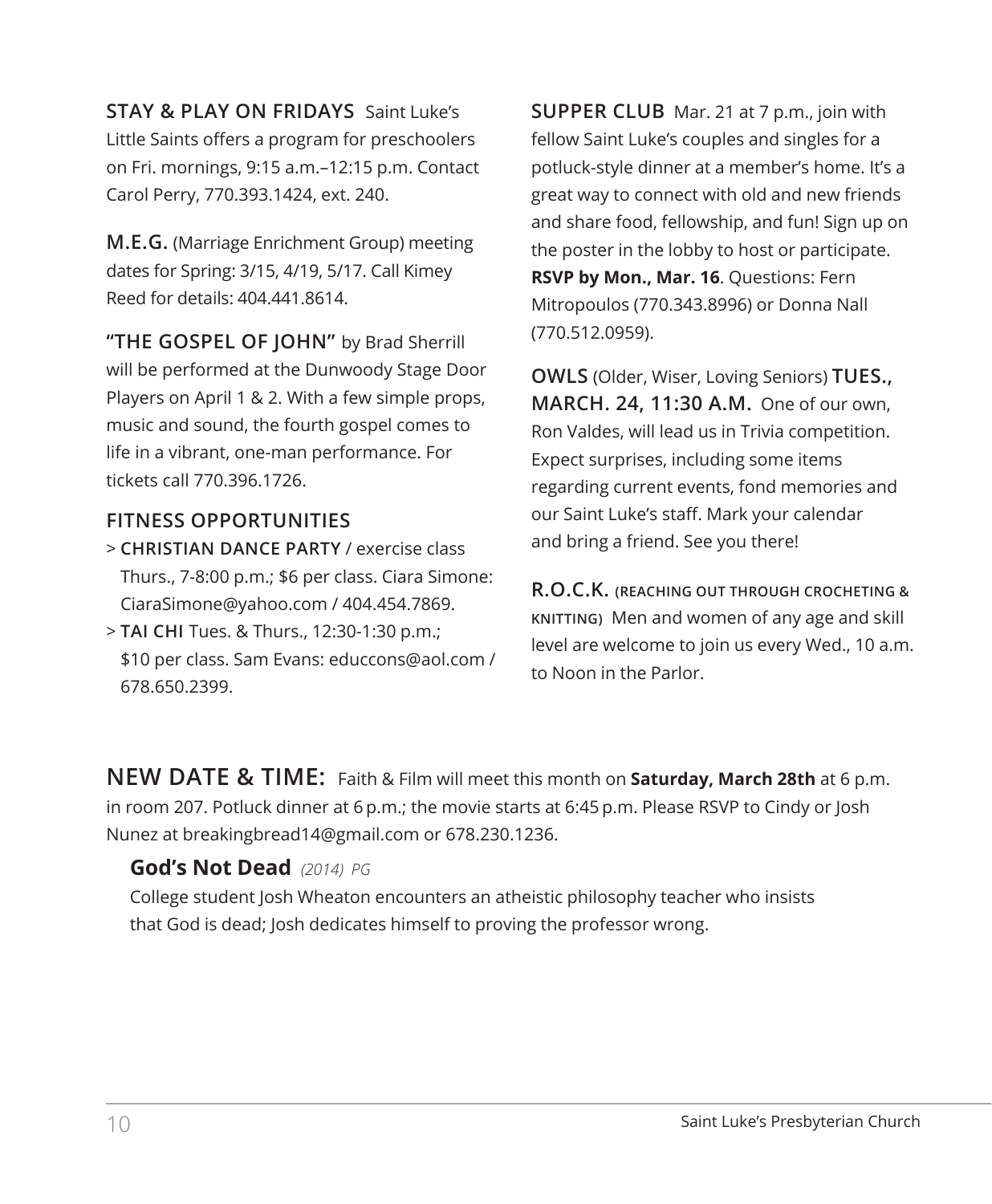# Holy Week & Easter Services:

**SUNDAY THURSDAY FRIDAY SUNDAY MARCH 29 APR 2 APR 3 APR 5** *Palm Sunday Maundy Thursday Good Friday Easter Sunday*

8:30 & 11 a.m. 7:30 p.m. 12:00 Noon Worship 7 a.m. Sunrise Service • Luncheon\* Followed by lunch 8:30 & 11 a.m. Worship • Egg Hunt\* Services in the Sanctuary in the Sanctuary in the Sanctuary in the Sanctuary in the Sanctuary in the Sanctuary in the Sanctuary in the Sanctuary in the Sanctuary in the Sanctuary in the Sanctuary in the Sanctua

*\* see bottom of page 6*

**Serve at Saint Luke's**

Put your faith into action by serving your church family.

**ACOLYTES. Cailin Thelen** 770.330.9622 / cailinthelen@gmail.com *2nd-8th Graders; training required.* **SIGN UP: http://acolytes.slpres.org**

**CHANCEL GUILD . . . . . . . . . . . Tricia Igleheart** 770.395.0412 / triciaigleheart@gmail.com

**CHAPEL GUILD**. . **Bill Barbin** wjbpsu70@comcast.net

**CONTINENTAL BREAKFAST...... Meg Wallace** 404.293.1328 / megwallace24@gmail.com *Bring breakfast on Sunday morning.* **SIGN UP: http://breakfast.slpres.org**

**FAITHFUL FRIENDS**. . **Catherine Anne Thomas** 770.393.1424 x228 **/** cathomas@slpres.org *Lead our K-2nd Graders during the 11:00 service after "Tell Us Our Story." Materials & lessons provided.* **SIGN UP: http://faithfulfriends.slpres.org**

**FLOWERS**. **Celeste Fischer**: 404.434.8099 . . **Faye Cashwell**: 770.409.1960 *Flowers for the Sanctuary can be given in honor/ memory of someone or a special event.* **SIGN UP: Lobby Bulletin Board; \$80**

**GREETERS . . . . . . . . . . . . . . . . . . . . Meg Wallace** 404.293.1328 / megwallace24@gmail.com **SIGN UP: http://greeter.slpres.org**

LAY READERS . . . . . . . . . . . . . . . . . Wayne Radloff 404.668.7647 / wayneradloff@gmail.com

**PEW RACK COMMITTEE** . . . . . . . Jean Kammerer 770.522.9612 / kammererj@bellsouth.net

**SOUND & VIDEO . . . . . . . . . . . . . . . Roby Price** 770.393.1424 x244 / RobyPrice@slpres.org *Training required.* **SIGN UP: http://soundcrew.slpres.org**

**USHERS**. **Paula Humer** pvhumer@gmail.com

#### Please recycle

**SOON YOU'LL BE SEEING GREEN** After this service, look for a green-shirted member of "The Saint Luke's Green Team" and recycle this bulletin. This is the first tiny step in our efforts to be better stewards of our environment by recycling what we can at church. Watch the bulletin for more info – and then recycle it!